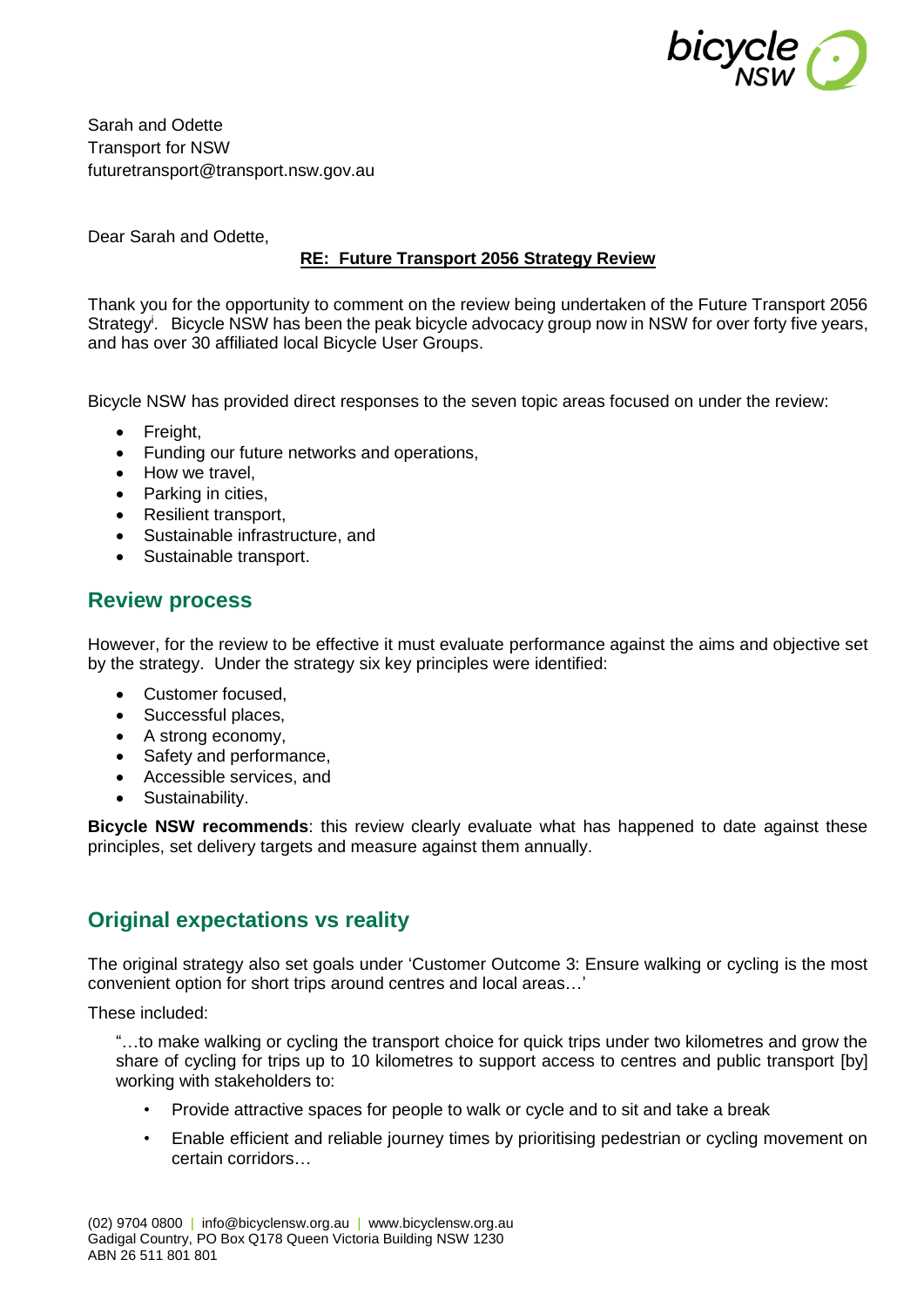- Keep pedestrians and cyclists safe by implementing critical safety measures and ensuring speed limits are aligned to the road environment (e.g. Lower in centres where there is high pedestrian activity) consistent with the Movement and Place Framework
- Invest in the Principal Bicycle Network and improve cycling access within ten kilometres of Metropolitan City Centres or Clusters and five kilometres of Strategic Centres."<sup>ii</sup>

As part of the stakeholder presentation for Future Transport 2056 Bicycle NSW Transport for NSW acknowledged that:

"More than 11 million weekday car trips in Greater Sydney are less than 10km. Two in five bus trips are less than 5km in length. These short trips contribute to congestion… Lack of access to safe cycling paths is currently a barrier for the 70 per cent of customers who tell us they would like to cycle more for short trips and would do so if they felt safer and more confident."

Bicycle NSW was told as part of a presentation on the original plan<sup>iii</sup> that:

"Connected cycling networks surrounding 10kms of Metropolitan City Centres and 5kms of Strategic Centres will improve the access to cycling for short trips. Many of these connections will also form part of the Principal Bicycle Network, allowing cycling customers to travel between centres across Greater Sydney… This will result in healthier lifestyles, improve the liveability and sustainability of the city and improve access to public transport…Customers will be able to ride to school, work, and access public transport on a connected cycling network which is easy to use, safe, legible and connected. This network will form part of Greater Sydney's Green Grid connecting open spaces with centres and residential areas."

Bicycle NSW agreed, and has acted to support and advocate for these infrastructure and network plans. We have recently been informed that there is no longer a commitment to deliver the Principal Bicycle Network. We fail to see how Future Transport 2056 can operate to reduce congestion on the roads and public transport networks without delivering safe cycling infrastructure as a matter of urgency.

More recent documentation<sup>iv</sup> has said the strategy will deliver a:

"…connected metropolitan bicycle network, which will provide a safe, connected cycling network and grow the cycling mode share in the Greater Sydney area from 1 per cent in 2016 to 5 per cent in 2056. This network is also a step towards creating around 6,000 kilometres of cycling routes across Greater Sydney, Newcastle, Gosford and Wollongong, with a mix of cycleway types appropriate to the location, including protected cycleways, shared paths, and bicycle boulevards (low-speed, local-traffic only local streets that prioritise bicycle access)."

Whilst mode shift targets are important, taking 40 years to shift from 1% to 5% lacks ambition, especially when compared with the actual increase in bike riding reflected in the National Walking and Cycling Participation Survey<sup>v</sup>. This showed that national weekly participation increased from 13.8% in 2019 to 18.2% in 2021. In the NSW sub-set of this report<sup>vi</sup> weekly bike riding rose by 2.5% in two years, with Sydney participation numbers rising 8%. Worse still, long delays in mode-shift reduce the benefits to everyone of reducing congestion, pollution and health costs. Bicycle NSW recommends bringing forward the 5% mode shift target to 2024 and aiming for 10% by 2030.

The previous strategy listed the following:

**"Committed initiatives:**

- Western City Priority Cycleway links connecting Liverpool, Blacktown and Penrith, including the Nepean River Green Bridge
- Central City Priority Cycleway links to Greater Parramatta and Sydney Olympic Park including through Carlingford and Parramatta North
- Eastern City Priority Cycleway links near the Harbour CBD including the Inner West Greenway and Sydney Harbour Bridge cycleway connections
- Council partnership program to improve local walking and cycling connections."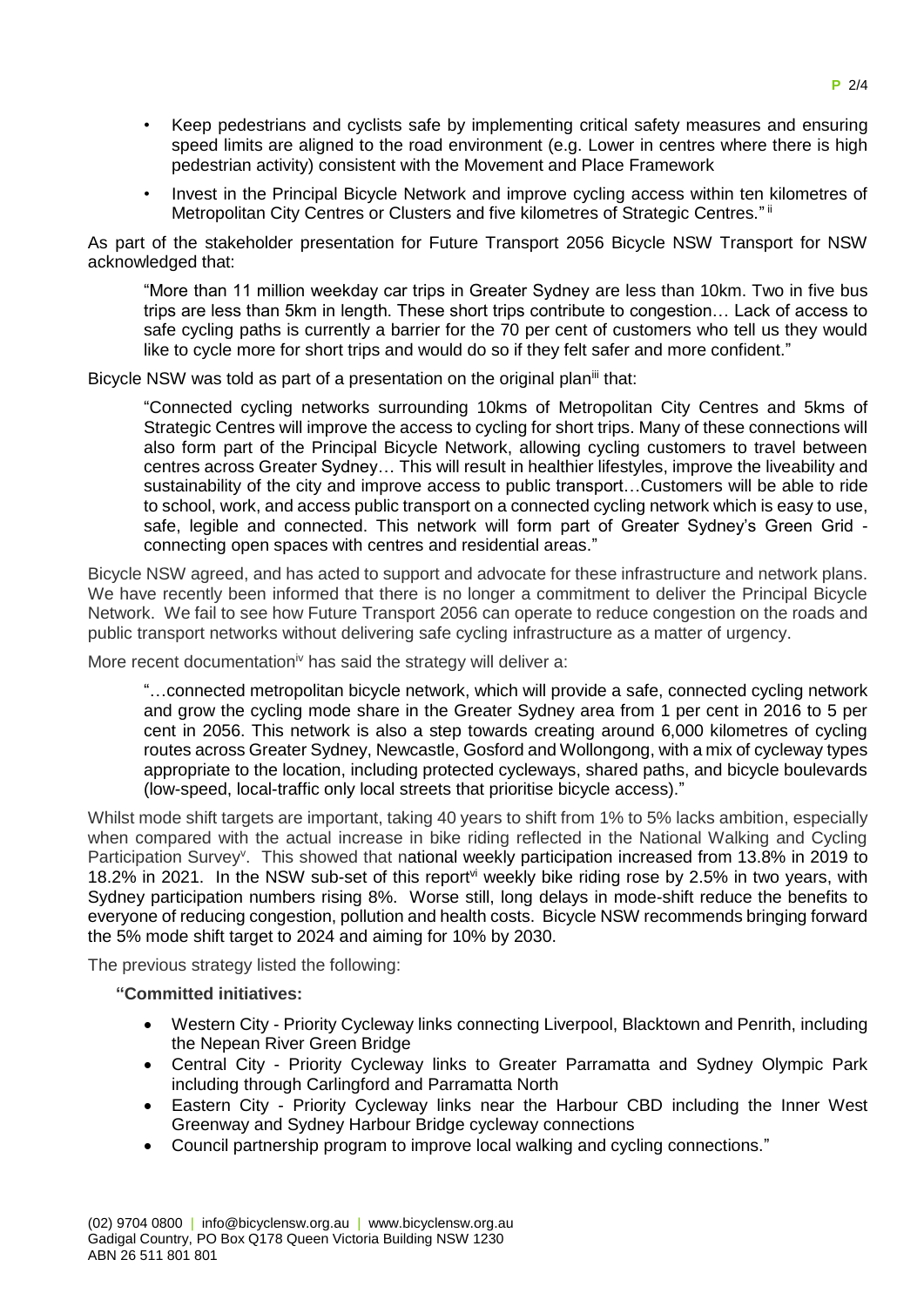Some parts of these initiatives have been delivered, and the pop-up cycleways were not planned for but have been built, and many will become part of ordinary cycling infrastructure. A commitment to an initiative with a 40 year timeline risks being delayed indefinitely or undermined as we have seen with the Double Bay to Rose Bay or Rose Bay to Bondi cycleways, planned and funded pop-ups for Bayside Council, Manly and North Sydney, or the Sydney Harbour Bridge cycleway connections that have been delayed for generations.

Another lesson learned from the pop-ups is that when you prioritise and deliver safe cycling infrastructure it is well used, and transforms travel behaviour. Planning and completing infrastructure at scale, rather than in fragments, also allows for economies of scale and improved budget efficiency for taxpayers.

**Bicycle NSW recommends:** renewing the commitment to deliver the Principle Bike Network, connected cycling networks surrounding 10kms of Metropolitan City Centres and 5kms of Strategic Centres, to delivery within the next 10 years and to transparent annual reporting on cycleway completion and usage data.

# **Changing funding models to improve delivery**

Bicycle NSW agrees with and supports the priorities of the walking and cycling program<sup>vii</sup>, but in order to apply for funding under the current process Councils need to submit 'shovel ready' projects. The process of preparing plans for a funding bid can often absorb most, if not all, of the active transport budget for smaller or regional Councils. If their bid fails, that leaves no funds for the year to actually build anything, and this acts as a deterrent to future applications by that Council. Piecemeal funding processes also mean that Councils cannot procure at the best prices or achieve economies of scale.

**Bicycle NSW recommends:** reviewing this process to reduce uncertainty and improve efficiency in the funding of future bike infrastructure.

### **Law, regulation and policy**

The NSW Government has excellent law policy, regulation and guidelines that should function to keep bike riders safe and provide high quality infrastructure for their use. Bicycle NSW has curated these on our website, and has provided visual examples to help people understandviii. Bicycle NSW has worked consistently over the last three years to try to ensure people designing and building in the road related environment follow them uphold the government's Safe Systems Approach that underpins Road Safety in NSW.

We have had considerable difficulty getting any of these followed on State projects, in spite of submissions, detailed work and advocacy we have undertaken with Transport for NSW and its contractors. This year we were informed by the Director of Walking and Cycling that once a project is underway it cannot be changed. The difficulty is that, whilst major projects are obliged to consult with Bicycle NSW, they do not have to produce walking and cycling plans until a year after commencement. This undermines the effectiveness of consultation, as the sequence means we cannot provide meaningful advice at the correct time, to ensure issues are rectified and hazards avoided.

**Bicycle NSW recommends:** altering project sequencing to enable walking and cycling plans to be developed at a stage that allows for the provision of advice such that it can be followed to support the policies, laws, guidelines of the NSW Government.